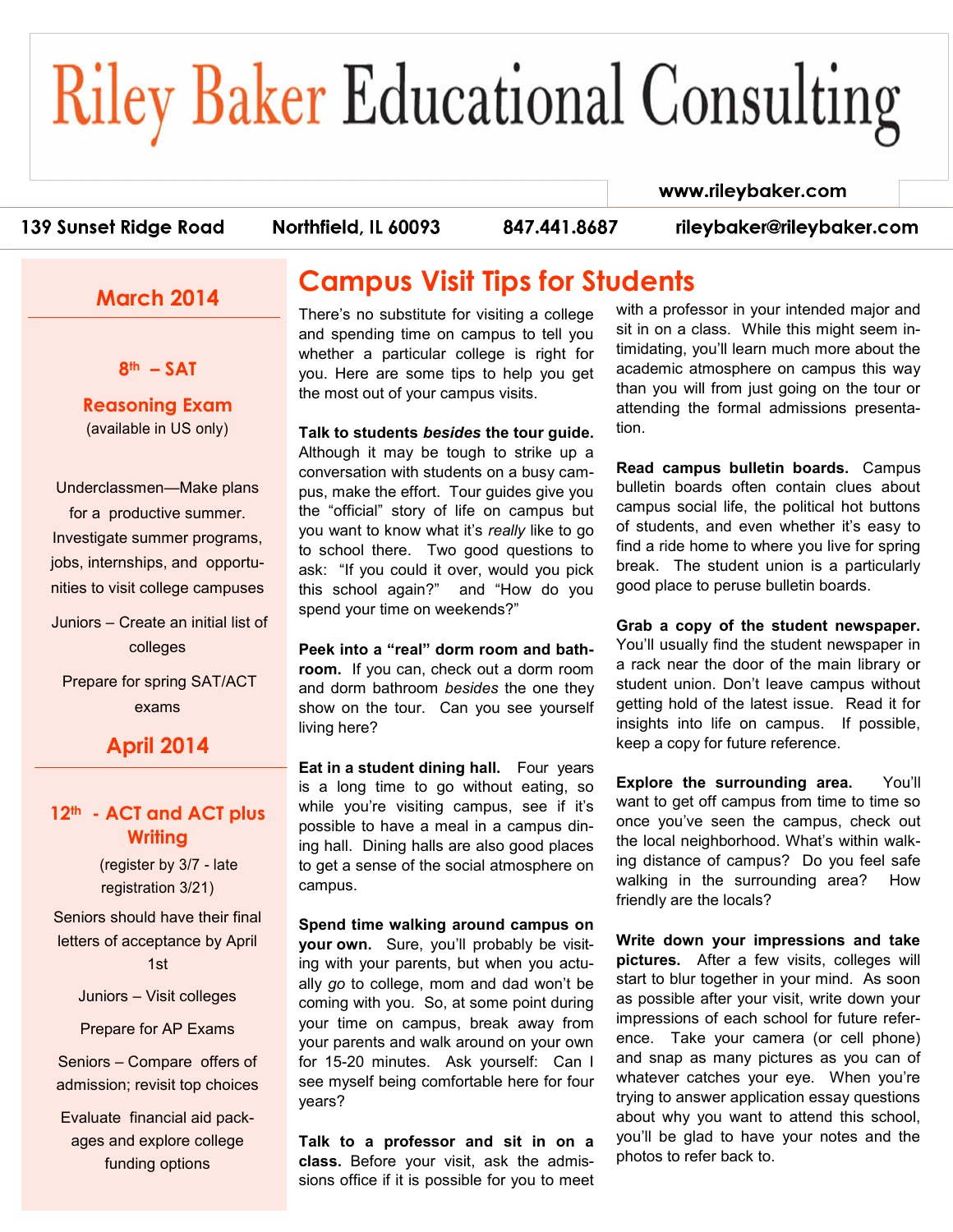#### Riley Baker Educational Consulting

#### **Careers for History Majors**

- **Archivist**
- **Biographer**
- District Attorney
- Editor/Journalist
- Foreign Service Officer
- **Genealogist**
- **Historian**
- Historic Site Specialist
- Historical Society Director
- History Professor
- Investment Analyst
- Judge
- **Lawver**
- Librarian
- Market Researcher
- Preservation/Restoration
- Researcher, Legislature
- Researcher, Encyclopedia
- Teacher, Secondary School History or Social Studies
- Title Examiner
- Urban Planner

List above adapted from Allegheny College site

Learn more about careers for history majors at The American Historical Association at [www.historians.org](http://www.historians.org/)

## **Majors: History**

History majors study the causes, experiences, and effects of past events. They seek to understand both the commonality and differences of human experiences over time. Most historians specialize in either political history or social history. They employ sources that include books and documents as well as photographs, oral histories, newspaper clippings, posters, music, and business documents. Becoming a history major is a natural for students who enjoy historical novels, genealogy and family history, collecting artifacts or coins or stamps, visiting museums, or watching the History Channel.

Only a small percentage of history majors actually become historians. Most go on, instead, to professions in which they can utilize the skills that they perfected as history majors. Many become lawyers, politicians, writers, business people, teachers, journalists, researchers, or librarians. History students acquire a number of skills that easily translate to the world of work. Among these prized skills are effective writing (the ability to precisely communicate one's ideas in words) and critical analysis (the ability to analyze a situation and come up with creative and practical solutions to a problem). Other valued skills include the ability to do research and incorporate what you've learned into an understanding of an issue, and the ability to approach problems from a variety of angles utilizing interdisciplinary thinking.

Although history programs differ from university to university, lower level classes generally include histories of the United States, Europe and the non-Western world. Other beginning classes generally include a course in historical methods and another in how to do research. Upper level classes allow history majors to focus on their particular areas of interest; these are frequently taught in seminar format. Often, history majors engage in interdisciplinary study and may be required to choose a specific area of study in which to pursue a capstone project.

Since finding appropriate source material for your research projects is challenging, you'll want to select your college with an eye to the library's strengths and weaknesses. Find out about access to journals, databases and archives through the college library. Ask, too, about connections the history department may have with area museums, historical societies, and historical sites. Internships at such local sites can provide budding historians with practical skills and real-world experience.

If you are considering a history major, you might also want to explore some other related majors. Check out college offerings in archeology, anthropology, art history, American studies, economics, classics, European studies, Asian studies, women's studies, international relations, or political science. Look at the course catalog to see both the required courses for the major that interests you as well as the breadth and depth of additional classes associated with that major.

Many history majors become educators, working not only in schools and colleges, but also at historical sites and museums. It should be noted, however, that positions as college professors in history require a Ph.D. and that there are few such openings in this area throughout the country.

History majors are particularly well-suited for careers involving research. Many history majors go on to careers as policy advisors, city planners, or as researchers for museums, historical organizations, or governmental organizations.

Because historians are trained to write effectively, many become writers, editors, or journalists. Others use their training to enter public service as policy makers or politicians, or become lawyers. Their analytical skills also translate well to the business world, and history majors often enter such fields as banking, insurance, or financial planning.

Prepared especially for our clients and their families. The information included in this newsletter is general and does not constitute educational, financial, accounting, legal, or other professional advice. Although it is intended to be accurate, neither the publisher nor any other party assumes liability for loss or damage due to reliance on the material contained herein. Copyright © 2014 by The College Advisor, Inc. All rights reserved.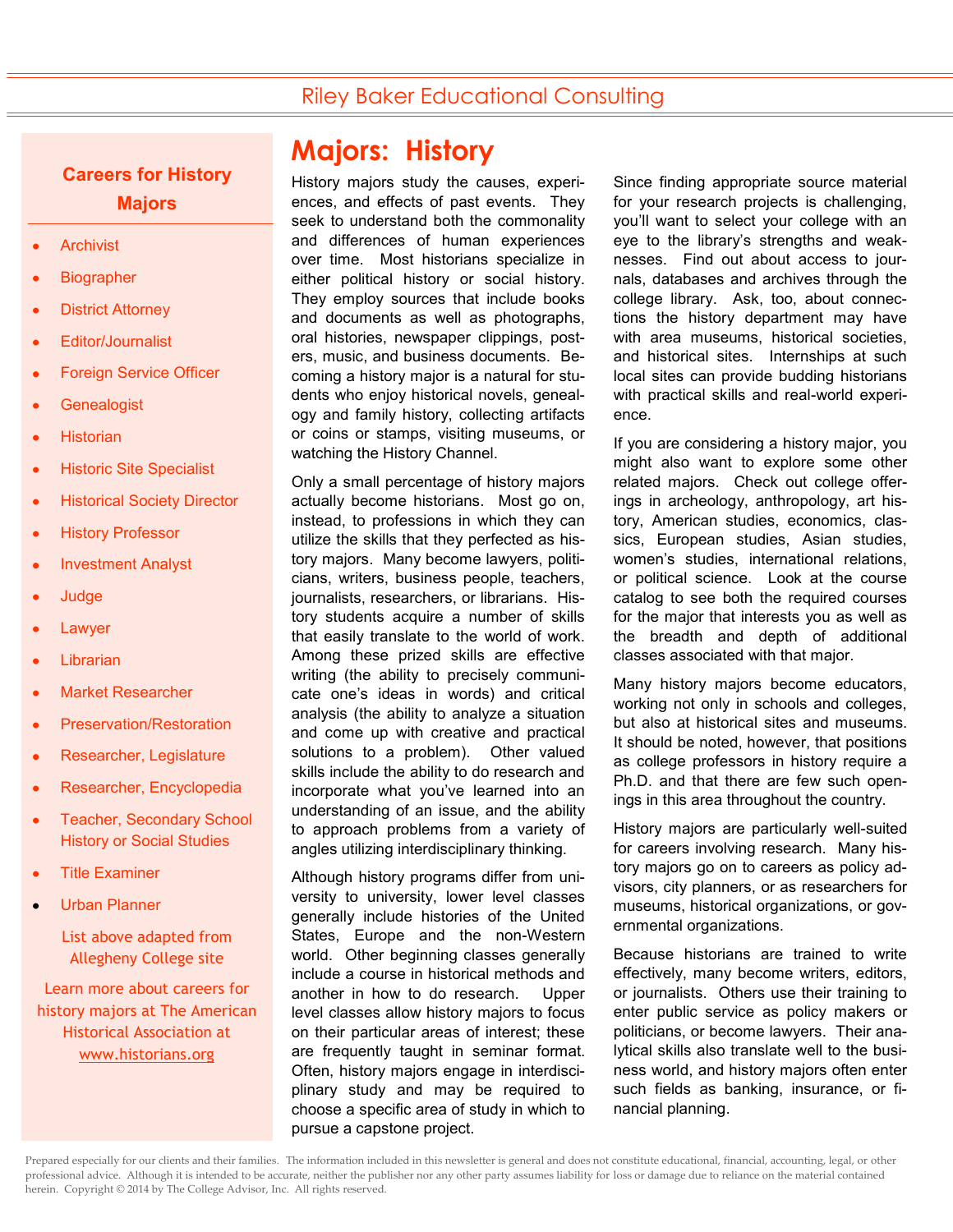## **Financial Matters: Educational Tax Benefits That Can Save Money**



College is expensive, but several educational tax benefits can help U.S. students offset the cost of college by reducing their or their parents' Federal tax obligations. Many American families, however, aren't aware these programs exist. In fact, the U.S. Government Accounting Office estimates that 14 million eligible families miss out each year. Here are three key benefits to be aware of as your child plans for college.

**Lifetime Learning Credit:** The Lifetime Learning Credit allows American families to claim a tax credit of up to \$2000 on the first \$10,000 spent on qualified educational expenses. Qualifying educational expenses include tuition, required fees, and courserelated books, equipment and supplies. Expenses for room, board, transportation, or personal expenses are not included. There is no limit on the number of years this credit can be claimed, but it cannot be combined with the American Opportunity Tax Credit in the same tax year. **Who's eligible in** 

**Apps for College-Bound Students**

Apps for smartphones and tablets are playing an increasingly important role in many aspects of our lives. New apps to make the tasks of studying, organizing information, and even searching for and applying to college appear nearly every day. Most of the apps described below are available for both Apple and android devices, although some are limited to the iPad and iPhone. Most are free, although some have a low fee attached. Check them out at your friendly App store.

**2014:** Families with a modified Adjusted Gross Income of up to \$108,000 if married and filing jointly; up to \$54,000 for single, head of household or widowed taxpayers.

**American Opportunity Tax Credit:**  The American Opportunity Tax Credit allows parents to claim a tax credit for 100 percent of the first \$2,000 and 25% of the next \$2000 (or up to \$2500 total) for tuition, fees and required course materials paid for students enrolled at least half-time in college. Expenses for room, board, transportation and personal expenses are not included. Up to \$1,000 of the credit is refundable, even if you owe no Federal income tax. There is a limit of four years of credit per student, and it cannot be claimed in the same year as a Lifetime Learning Credit or the Tuition/ Fees deduction. The American Opportunity Tax Credit is scheduled to be phased out in December, 2017 but may be extended by Congress. **Who's eligible in 2014:** Families with a modified Adjusted Gross Income of up to \$160,000 if married and filing jointly, or up to \$80,000 for single, head of household, or widowed taxpayers.

**Student Loan Interest Deduction:**  This tax benefit allows taxpayers to deduct up to \$2500 in interest payments on Federal and private student loans used to pay educational expenses. The taxpayer claiming the

**Dropbox** allows users to access any files they save there from any computer, tablet, or smartphone. You can even share large files with others.

**Khan Academy** (for android and Apple) lets you view the over 4,000 videos they've produced to explain K-12 educational concepts and SAT answer explanations.

**The Homework App** (free for Apple devices) keeps track of your upcoming assignments, tests and quizzes.

deduction must be legally obligated to pay the loan. Therefore, a parent cannot claim it if they're paying off a student loan taken by the student, but they can claim it if the parent has taken a parent PLUS loan or a loan specifically for educational expenses for the student. On the flip side, students may claim the deduction for student loan payments only if their parents are no longer claiming the student as a dependent for tax purposes. The deduction may not be claimed in the same tax year as the American Opportunity Tax Credit or Lifetime Learning Credit. **Who's eligible in 2014:** Families with an Adjusted Gross Income of up to \$125,000 if married and filing jointly, or up to \$60,000 for single, head of household or widowed taxpayers. By Congressional mandate, the income eligibility levels will decrease by \$5,000 in 2015, and each year after that until the deduction is phased out completely.

In addition to these three educational tax benefits, parents and students may be eligible for a host of other educational tax benefits. Families should investigate all available options, and consult with a tax consultant to decide on the most beneficial combination of educational tax benefits.

Learn more at the **IRS, Tax Benefits for Education Information Center,** [www.irs.gov/uac/Tax-Benefits-for-](http://www.irs.gov/uac/Tax-Benefits-for-Education:-Information-Center)[Education:-Information-Center.](http://www.irs.gov/uac/Tax-Benefits-for-Education:-Information-Center)

**Quad2Quad** (Apple products) helps families plan out all the details of college visits.

**SAT Vocabulary Challenge** (Apple products) lets you use spare moments to study vocabulary for the SAT.

**StudyBlue** (free for android and Apple) is used to create flashcards to help you ace those upcoming exams.

**Notability** (for iPad) and **FreeNote** (for android) - take and sync handwritten and audio notes as well as pictures.